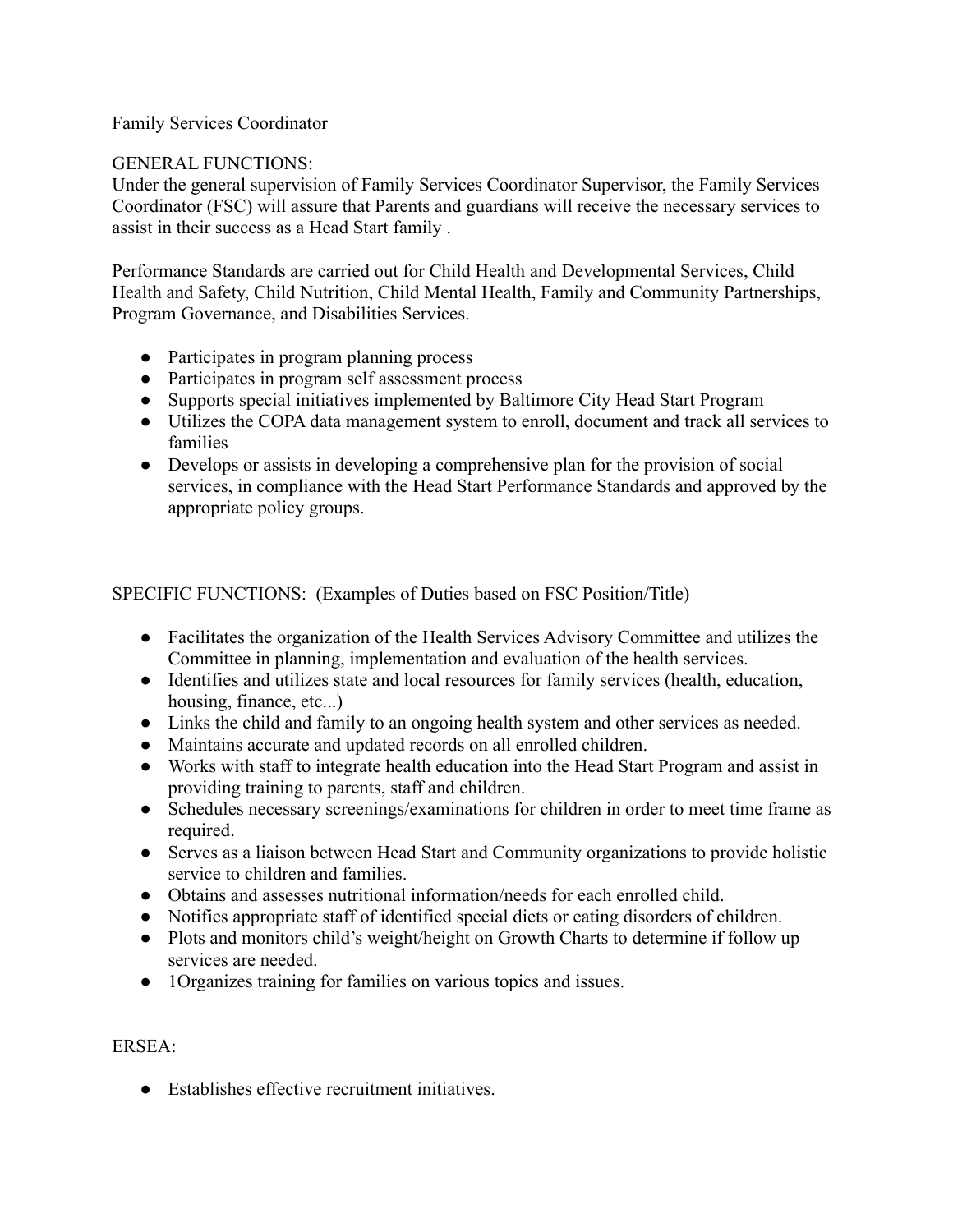- Recruits children for the Head Start Program.
- Registers families for program and maintains a waiting list.
- Assists program staff in the Selection Process and placement of children.
- Monitors attendance of children in assigned classrooms.
- Works with families to make improvements on their attendance when they are Chronically absent

Family and Community Partnerships:

- Develops and implements parent orientation.
- Orients parents to their roles as parents in the Head Start Program.
- Work with staff to involve parents in all aspects of Head Start.
- Makes periodic home visits.
- Maintains records that document parent involvement/participation in program activities.
- Assist parents in assessing their needs and developing goals.
- Develops and documents family partnership agreements for all assigned families
- Provides assistance to families by identifying resources for achieving family goals and objectives.
- In conjunction with identified staff, develops and implements program's transition plan.
- Assists in the development of community partnerships in the areas of health, mental health, nutrition, disabilities, family preservation, child abuse prevention, education, childcare, and any other areas which may provide support and resources to families.

Disability Services:

- Attends staffing's, Child Development Team Meetings, and/or IEP Meetings for assigned children
- Actively recruits children with special needs for participation in Head Start
- Actively participates in program referral process
- Supports parents on assigned case load through the program's referral process
- Empowers parents on assigned case load to advocate for their child

Program Governance:

Establishes, implements, and participates in parent committee meetings

Assists in the recruitment of parents and/or community representatives to participate on Head Start Program's Policy Committee

Assists in training Policy Committee members

Attends regular Policy Committee meetings to serve as a resource and liaison

Completes all "other duties as assigned" by the Family Services Coordinator Supervisor

Training:

Attend training as assigned to enhance skills in areas of need